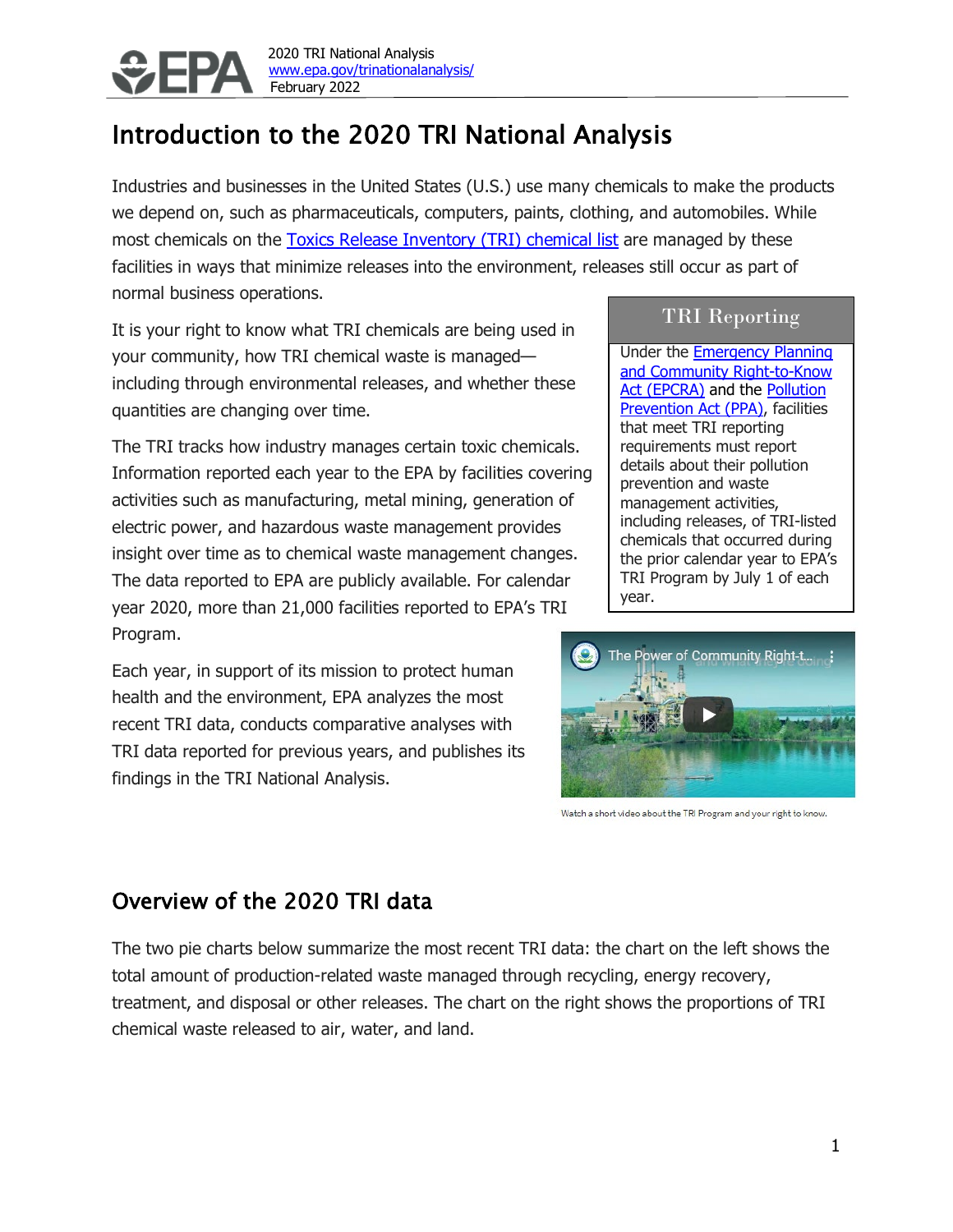



- Facilities reported managing a total of 28.33 billion pounds of TRI-listed chemicals as production-related waste during 2020. Production-related waste managed is the quantity of TRI chemicals in waste resulting from routine operations at facilities. This includes TRI chemicals in wastes that are recycled, combusted for energy recovery, treated, disposed of, or otherwise released into the environment.
	- $\circ$  Of this total, 89% was recycled, combusted for energy recovery, or treated, while 11% was disposed of or otherwise released into the environment.
- For TRI chemicals in wastes that were disposed of or otherwise released, facilities report the quantities of these releases, and whether the releases were to air, water, or land. Most releases occur on site at facilities, but waste containing TRI chemicals may also be shipped off site for disposal, such as to a landfill. As shown in the pie chart on the right, most TRI chemical waste was disposed of to land, which includes landfills, underground injection, and other land disposal practices.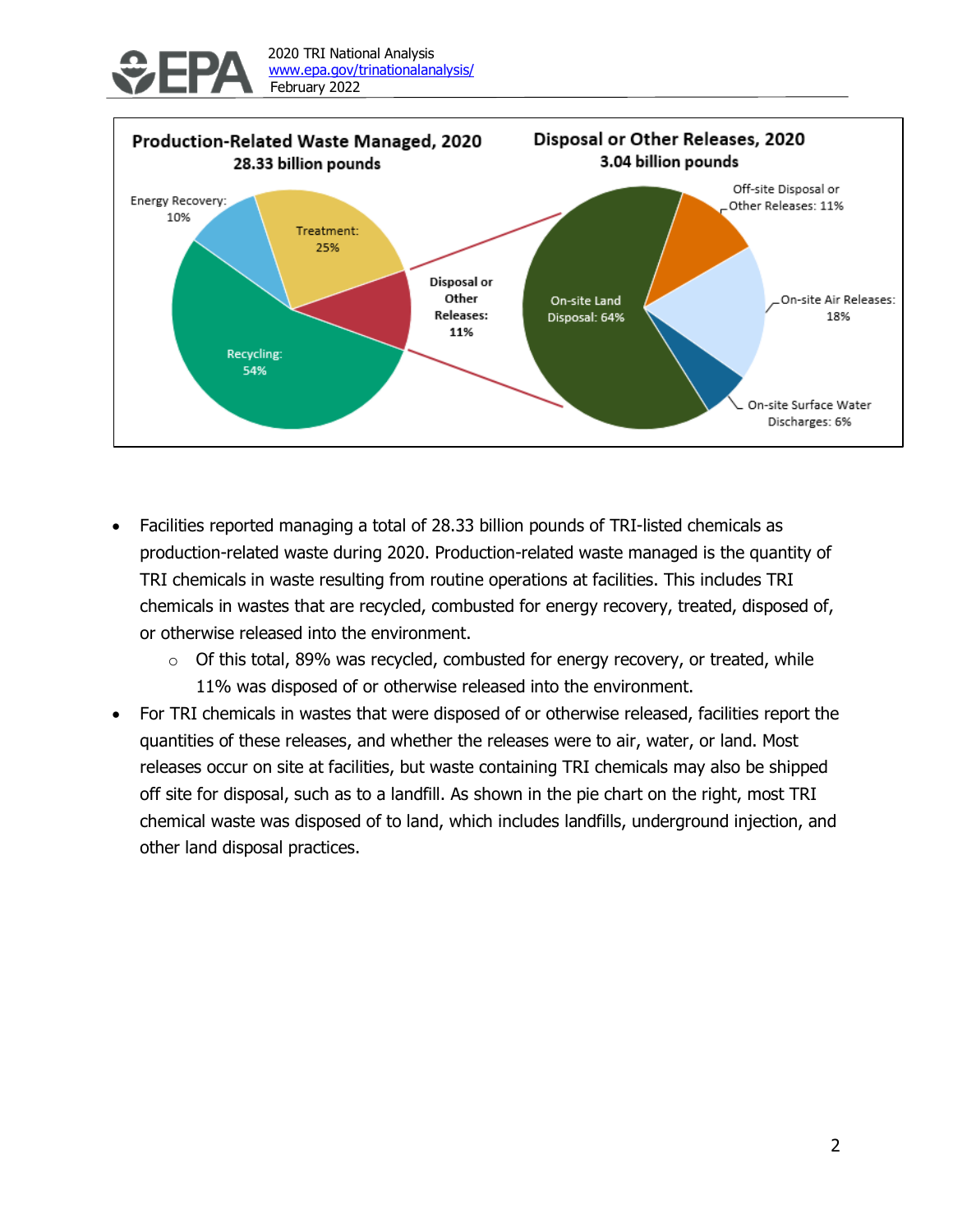

## Where are the Facilities that Reported to TRI for 2020 Located?



View Larger Map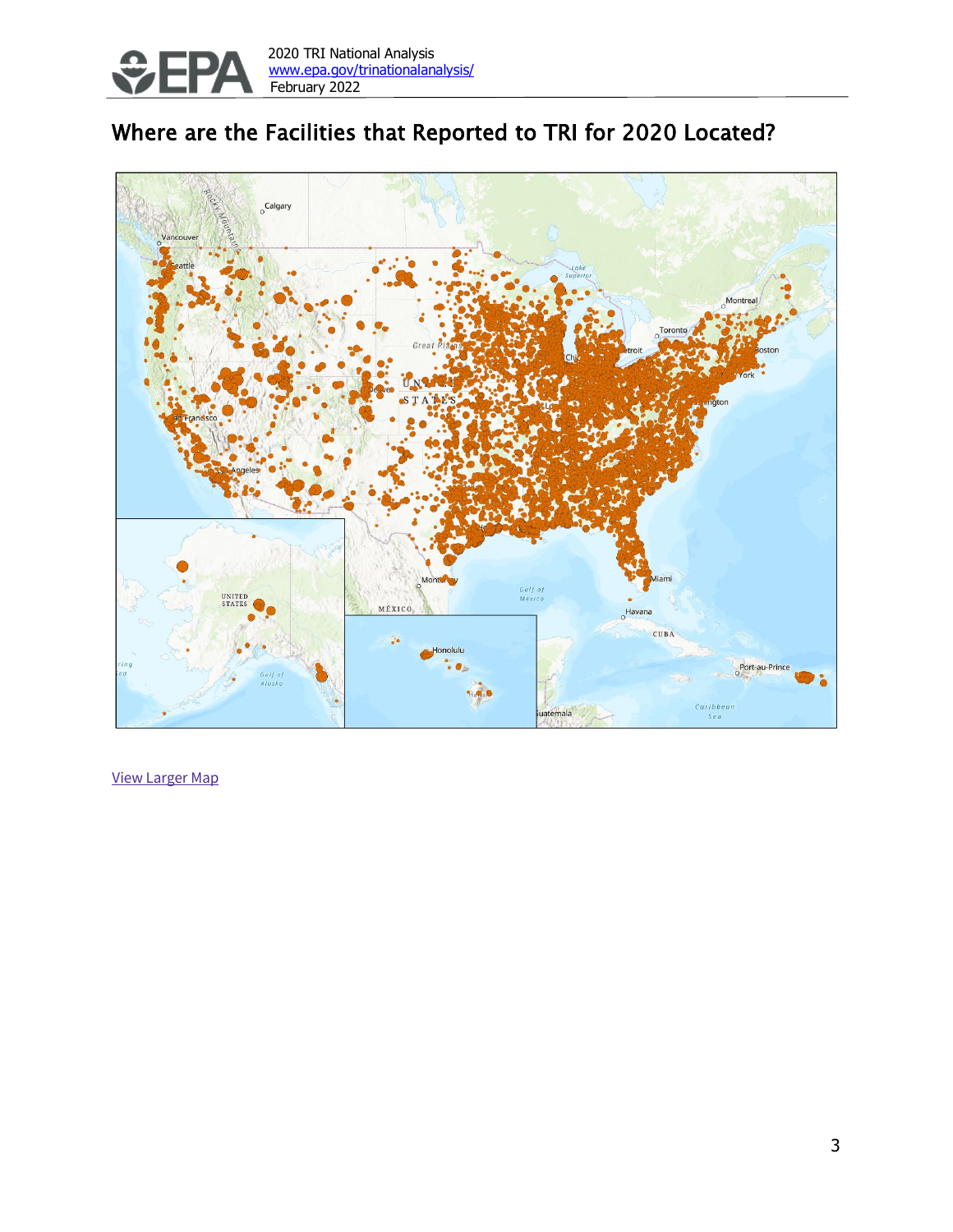

### TRI Data Considerations

As with any dataset, there are several factors to consider when reviewing results or using Toxics Release Inventory (TRI) data. Key factors associated with the data presented in the TRI National Analysis are summarized below; for more information see *Factors to Consider When* [Using Toxics Release Inventory Data.](https://www.epa.gov/sites/production/files/2019-03/documents/factors_to_consider_march_2019.pdf)

• **Covered chemicals and sectors.** Many industry sectors report information about the management of certain toxic chemicals as waste to TRI. However, TRI does not include information on every chemical, nor does it collect information from all facilities or industry sectors that may manage TRI chemical wastes. A [list of the chemicals reportable to the TRI](https://www.epa.gov/toxics-release-inventory-tri-program/tri-listed-chemicals)  [Program](https://www.epa.gov/toxics-release-inventory-tri-program/tri-listed-chemicals) as well as a [list of the sectors covered by](https://www.epa.gov/toxics-release-inventory-tri-program/tri-covered-industry-sectors)  [the TRI Program](https://www.epa.gov/toxics-release-inventory-tri-program/tri-covered-industry-sectors) is available on the TRI webpage. Facilities in covered sectors that manufacture, process, or otherwise use TRI-listed chemicals above listed threshold quantities and employ at least ten full-time equivalent employees are required to report to the TRI Program. For most TRI chemicals, the threshold quantities are 25,000 pounds of the chemical manufactured or processed, or 10,000 pounds of the chemical otherwise used during a calendar year.

#### **TRI Reporting is Required**

TRI reporting is required for facilities that meet the reporting criteria under Section 313 of the [Emergency Planning and](https://www.epa.gov/epcra)  [Community Right-to-Know Act](https://www.epa.gov/epcra)  [\(EPCRA\).](https://www.epa.gov/epcra) EPA investigates cases of EPCRA non-compliance and may issue civil penalties, including monetary fines. Since the TRI Program's creation, EPA has taken more than 3,400 TRI-related enforcement actions. For more information, see the **TRI** [Compliance and Enforcement](https://www.epa.gov/toxics-release-inventory-tri-program/tri-compliance-and-enforcement) webpage.

- **TRI trends**. The TRI chemical list has changed over the years. To make sure year-toyear data are optimized for comparison, trend graphs in the TRI National Analysis include only chemicals that were reportable for the entire time period presented. Results which focus only on the year 2020 include all chemicals reportable for 2020. Thus, quantities mentioned in 2020-only analyses may differ slightly from the quantities shown for the year 2020 in multi-year trend analyses.
- **Data quality.** Facilities use their best available data to determine the quantities of chemicals they report to TRI. [Each year, EPA conducts an extensive data quality review](https://www.epa.gov/toxics-release-inventory-tri-program/tri-data-quality) that includes contacting facilities about potential errors in reported information. This data quality review process helps ensure that the TRI National Analysis is based on accurate and complete information.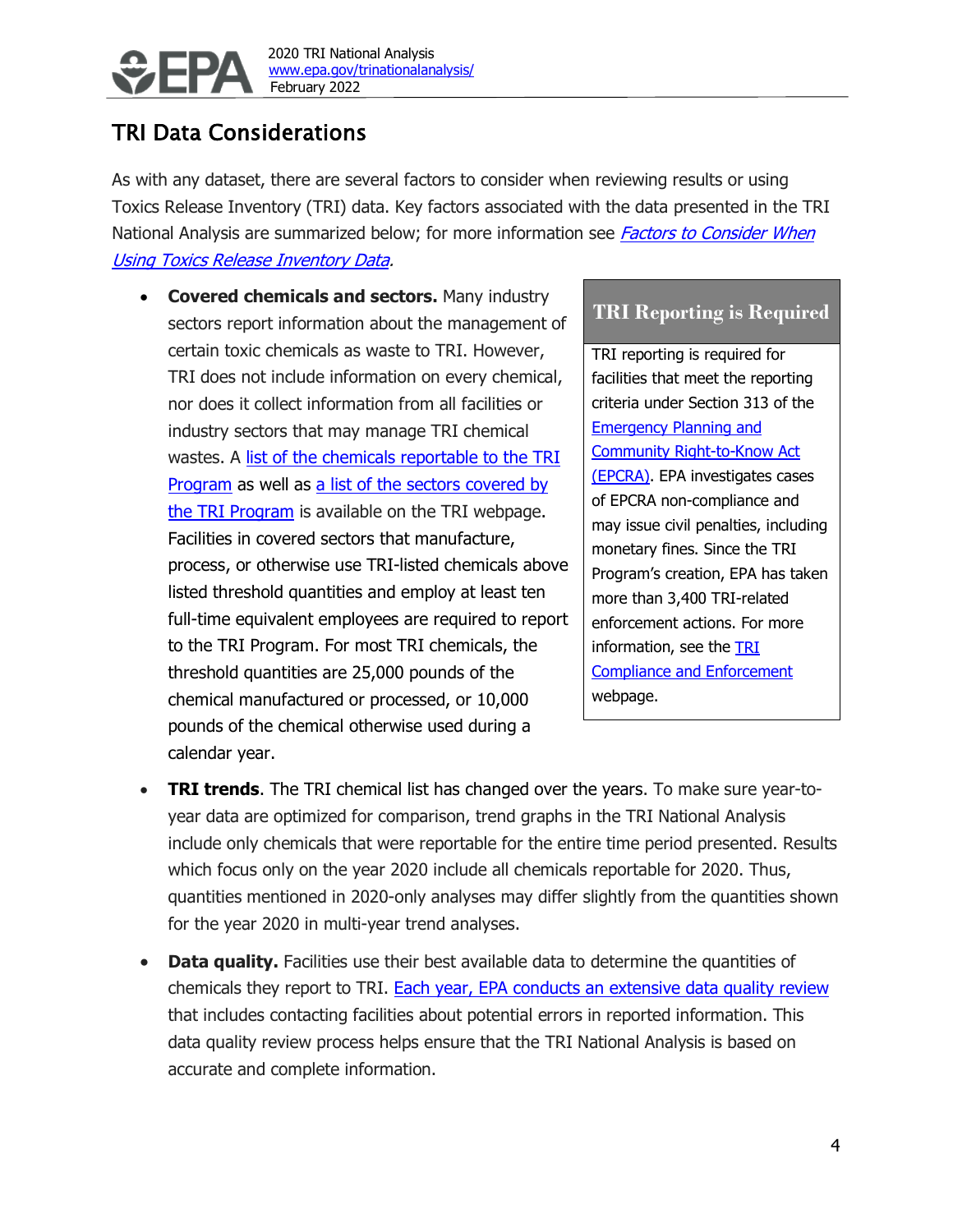

- **Risk.** TRI data can be a useful starting point to evaluate whether chemical releases may pose potential risks to human health and the environment. However, the quantity of a chemical release alone is not necessarily an indicator of exposure to the chemical, or the potential health or environmental risks posed by the chemical. In particular, note that:
	- o TRI-listed chemicals vary in their toxicity; and
	- $\circ$  The extent of exposure to a chemical depends on many factors such as where the chemical is released, how it is released (i.e., to air, water, or land), the chemical's properties, and what happens to the chemical in the environment.

For more information on the use of TRI data in exposure and risk evaluations, see the [TRI and Estimating Potential Risk webpage](https://www.epa.gov/toxics-release-inventory-tri-program/tri-and-estimating-potential-risk) and Hazard and Potential Risk of TRI Chemicals in the Releases section.

- **COVID-19.** The most recent TRI data reflect chemical waste management activities, including releases, that occurred during calendar year 2020. The COVID-19 public health emergency began in the U.S. in early 2020 and may have affected industrial operations throughout the year. Facilities may submit comments about their industrial activities, and for 2020, many facilities chose to include information on how COVID-19 impacted their operations. Some descriptions of such comments are provided below.
	- **Impacts on facility-wide operations.** Many facilities noted COVID-19-related shutdowns or reduced operations during 2020.
	- **Impacts on waste management activities.** Facilities commented on how the public health emergency changed their processes. For example, a food manufacturer noted that they used more sanitizing chemical than in the past to meet COVID-related industry requirements. An antibacterial wipe manufacturer reported that increased demand for their product led to an increase in their production and the associated amount of chemical waste generated.
	- **Impacts on pollution prevention activities.** As an example, an abrasive product manufacturer reported that COVID-19 resulted in less capital available to pursue source reduction projects.
- **Late submissions, revisions, and withdrawals.** TRI reporting forms submitted to EPA or revised after the July 1 reporting deadline may not be processed in time to be included in the National Analysis. After EPA's data quality review, the TRI data are frozen in October and this dataset is used to develop the National Analysis. Any revisions or late submissions received after this date, or withdrawals made after this date, may not be reflected in the National Analysis but are incorporated into the TRI dataset during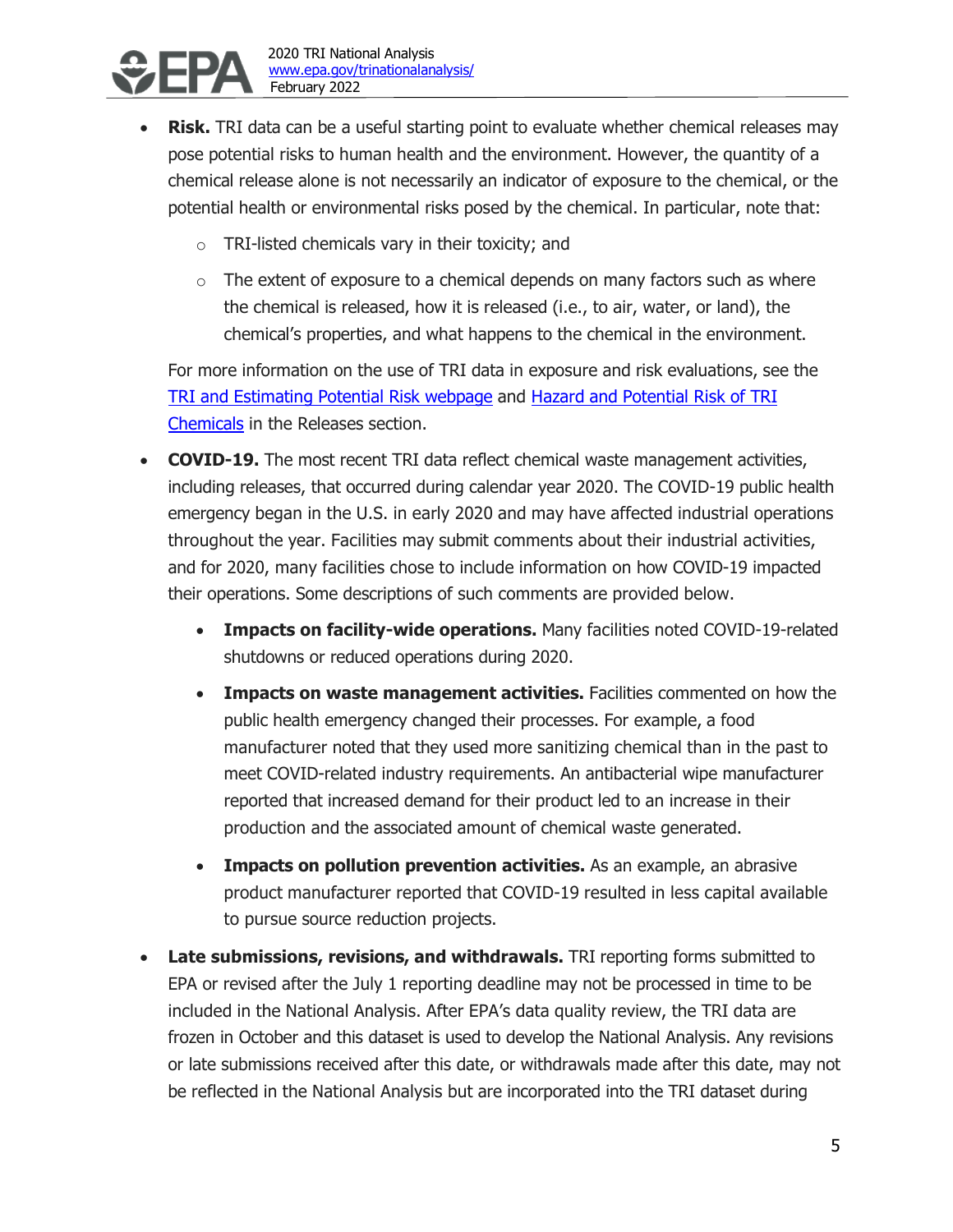

data for that reporting year are referenced.

the spring data refresh and will be reflected in next year's National Analysis where the

## **Impact of Late Submissions and Revisions on the National Analysis**

To assess the impact of late submissions and revisions on the TRI National Analysis, the 2019 TRI data available in October 2021 were compared to the data that were available a year earlier, which were used to develop the 2019 TRI National Analysis. The difference between these two datasets is due to facilities that submitted late or revised TRI reporting forms. With the updated data, waste managed quantities are slightly higher and release quantities are slightly lower than originally reported: releases are 0.3% lower and waste managed is 0.2% higher than was shown in the 2019 TRI National Analysis.

Quick Facts for 2020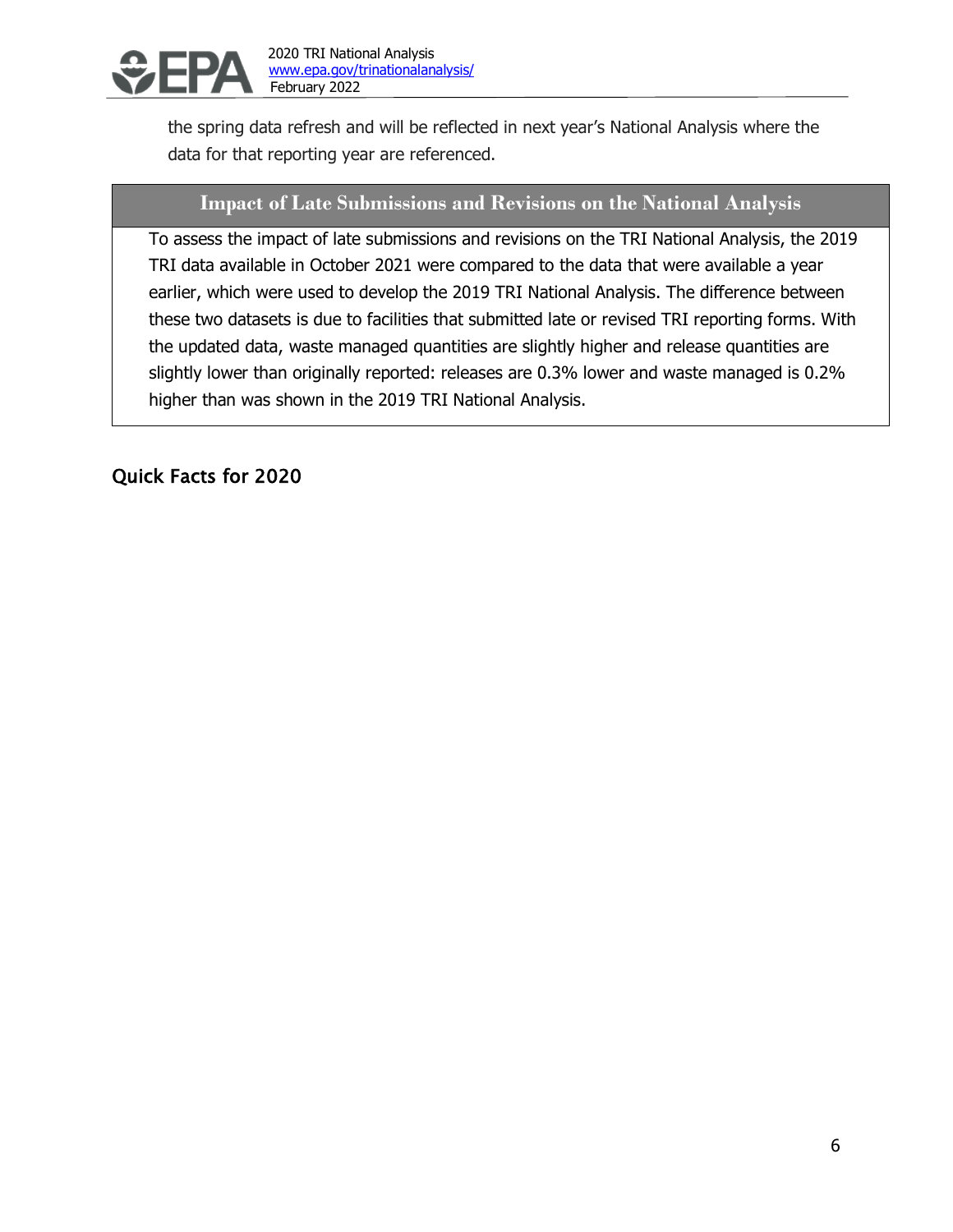



In this figure, the value for "Disposal or Other Releases" in the production-related waste managed pie chart (3.08 billion lb) is greater than the value for "Total Disposal or Other Releases" (3.04 billion lb). There are several reasons that these quantities differ slightly, including:

• **Double counting.** Total disposal or other releases (3.04 billion pound value in the figure) removes "double counting" that occurs when a facility reports transfers of TRI chemicals in waste to another TRI-reporting facility. For example, when Facility A transfers a chemical off site for disposal to Facility B, Facility A reports the chemical as transferred off site for disposal while Facility B reports the same chemical as disposed of on site. In processing the data, the TRI Program recognizes that this is the same quantity of the chemical and